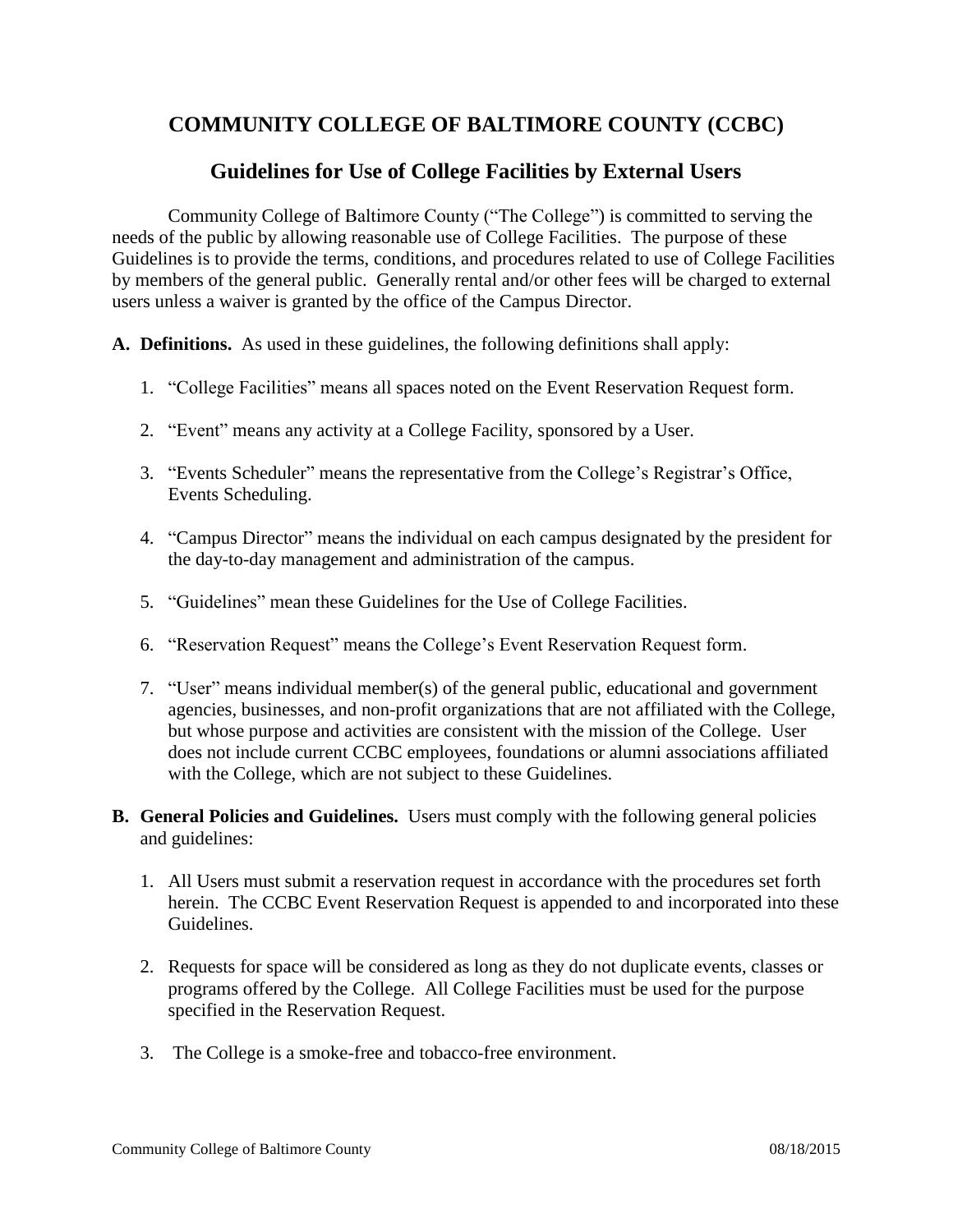- 4. The College shall have priority over use of the College Facilities for College events. Furthermore, Events may not be approved if, in the discretion of the Campus Director, the Event will duplicate offerings made by the college, disrupt classes, athletic events, or other activities conducted by the College, or will be disruptive to the community surrounding the College.
- 5. In addition to the policy and procedures contained in these Guidelines, Users must comply with all policies and procedures that may be posted in the requested space.
- 6. If anticipated attendance at an Event will be 100 people or more, the User, if other than a state or local government entity, shall provide general liability insurance for the Event and add the College, its trustees, officials, agents and employees, as additional insureds. The College shall receive prior written notice of the cancellation, expiration, nonrenewal, or any other form of termination of the insurance policy. The Campus Director may request the User to provide the general liability insurance described in this Section 6 for an Event where the anticipated attendance is less than 100 people if the Campus Director believes, in his/her discretion that such insurance is in the best interest of the College. All pool use requires general liability insurance regardless of the anticipated attendance.
- 7. CCBC generally does not permit the sale or consumption of alcoholic beverages at events sponsored by the College or at events on college property sponsored by external groups. However, the President has the authority to make exceptions to this policy on terms and conditions the President believes are in the best interests of the College. In the event the President grants an exception to this policy, the permission is granted with specific injunction to assure that under-aged persons are not served and that provisions for moderation are practiced and in place. Additional public safety officers and custodial staff are also required for any event where alcohol is served.
- 8. The College reserves the right to deny the use of College Facilities to any User if, in the sole discretion of the College, the Event can potentially damage College property or present a threat to the safety of the College and/or its surrounding communities.
- 9. The College shall deny use of College Facilities where the Event is contrary to the intended use of the College Facilities or the mission of the College, or where the event violates fire, health, or safety provisions related to the College Facilities.
- 10. The College, its agents, and its authorized designees may terminate the use of College Facilities and/or an Event if the User violates these Guidelines and/or the Agreement for Use.
- 11. The Event Scheduler shall consult with and send notice of all Events to the Campus Director, Public Safety, Facilities Management, Information Technology, and the College Communications. The College Communications Office of the College reserves the right to review and approve the publicity related to any Event.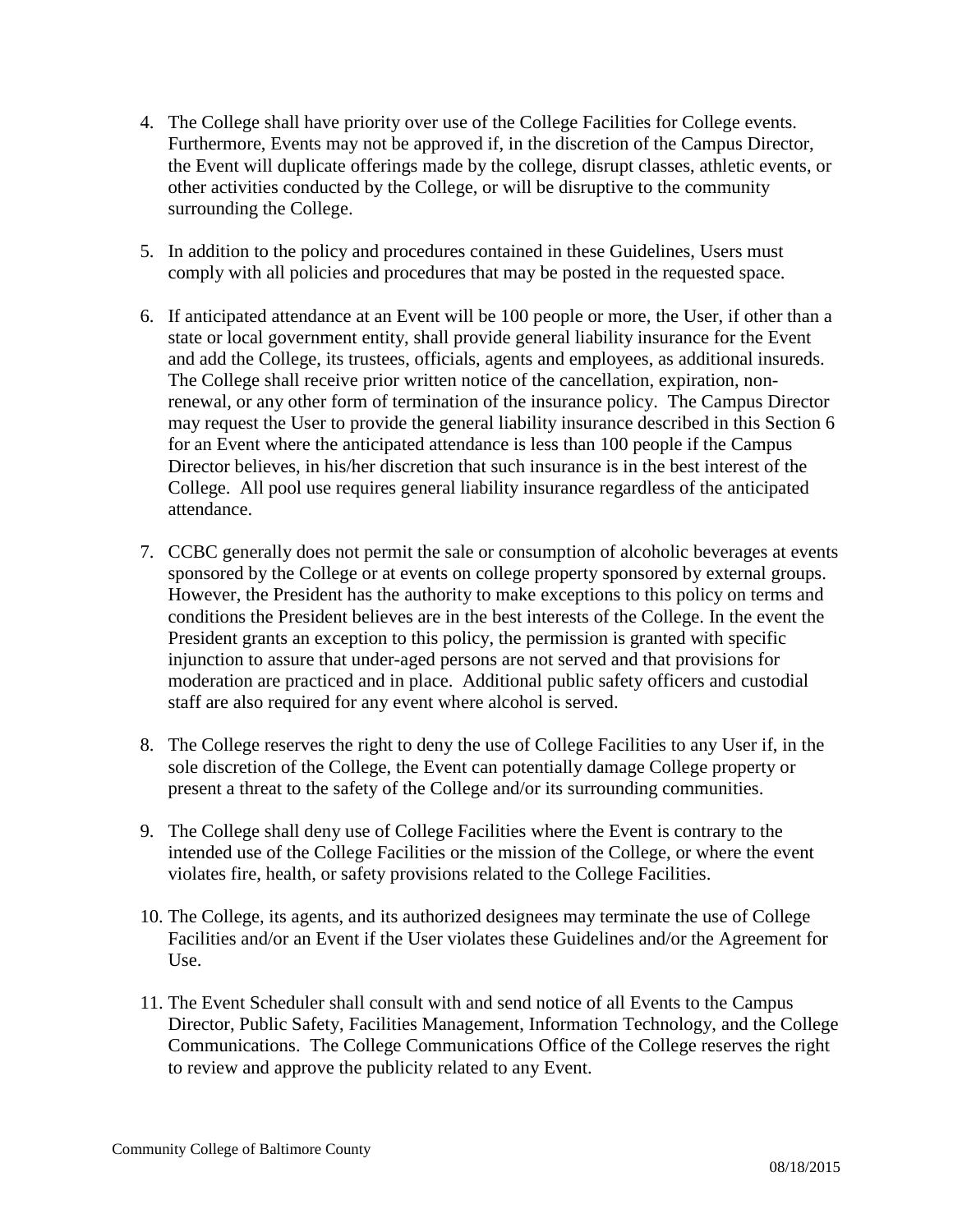- 12. The Users must sign an Agreement for Use of CCBC Facilities, the form of which is appended to and incorporated into these Guidelines. The Agreement for Use contains, among other things, a provision that the User shall indemnify and hold the College harmless for any damage, loss or other liability related to an Event.
- 13. Each User must agree to follow these Guidelines, a copy of which will be provided to the User by the Events Scheduler.
- 14. The Users must terminate all events promptly by the time indicated on the Event Reservation Request.
- 15. The Users are permitted to access only the areas designated and approved on the Event Reservation Request and only for the purposes stated on the request.
- 16. The Users are not permitted to publicize an event for which the college facilities are being requested prior to the approval of the Event Reservation Request and any subsequent approval required.
- 17. The College, its agents, and its authorized designees may require an attendee to leave an Event if, in the reasonable discretion of the College, its agent, or its authorized designees, the attendee is in violation of these Guidelines and/or the Agreement.

## **C. Applications and Approval of Use.**

- 1. The Users who wish to use College Facilities shall obtain an Event Reservation Request and a schedule of basic fees from the Events Scheduler. A User that is an organization must submit, with the completed Reservation Request, verification of its status as a business organization validly formed and duly authorized to operate in the State of Maryland. Such verification may be in the form of (a) a Certificate of Good Standing from the Maryland Department of Assessments and Taxation dated no earlier than one year prior to the Event; or (b) with respect to a non-profit organization, an IRS determination letter of the entity's non-profit/tax exempt status, e.g.  $501(c)(3)$  or copy of their IRS Form 990 filed by the User for its prior fiscal year.
- 2. A User shall return the Event Reservation Request to the Events Scheduler at least 25 business days in advance of the Event along with verification of status as a business organization or non-profit organization as noted in Section C1 above and a Certificate of Insurance, if required, that complies with the requirements noted in Section B6.
- 3. If the date requested is available, the Events Scheduler has received all of the required approvals, and the Event is consistent with these Guidelines, the Events Scheduler shall place a temporary hold on the facility for this date.
- 4. The Events Scheduler shall send the User an Agreement for Use of CCBC Facility. Attached to and incorporated into the Agreement for Use shall be a copy of the Event Reservation Request, these Guidelines, an estimate of the costs related to the Event,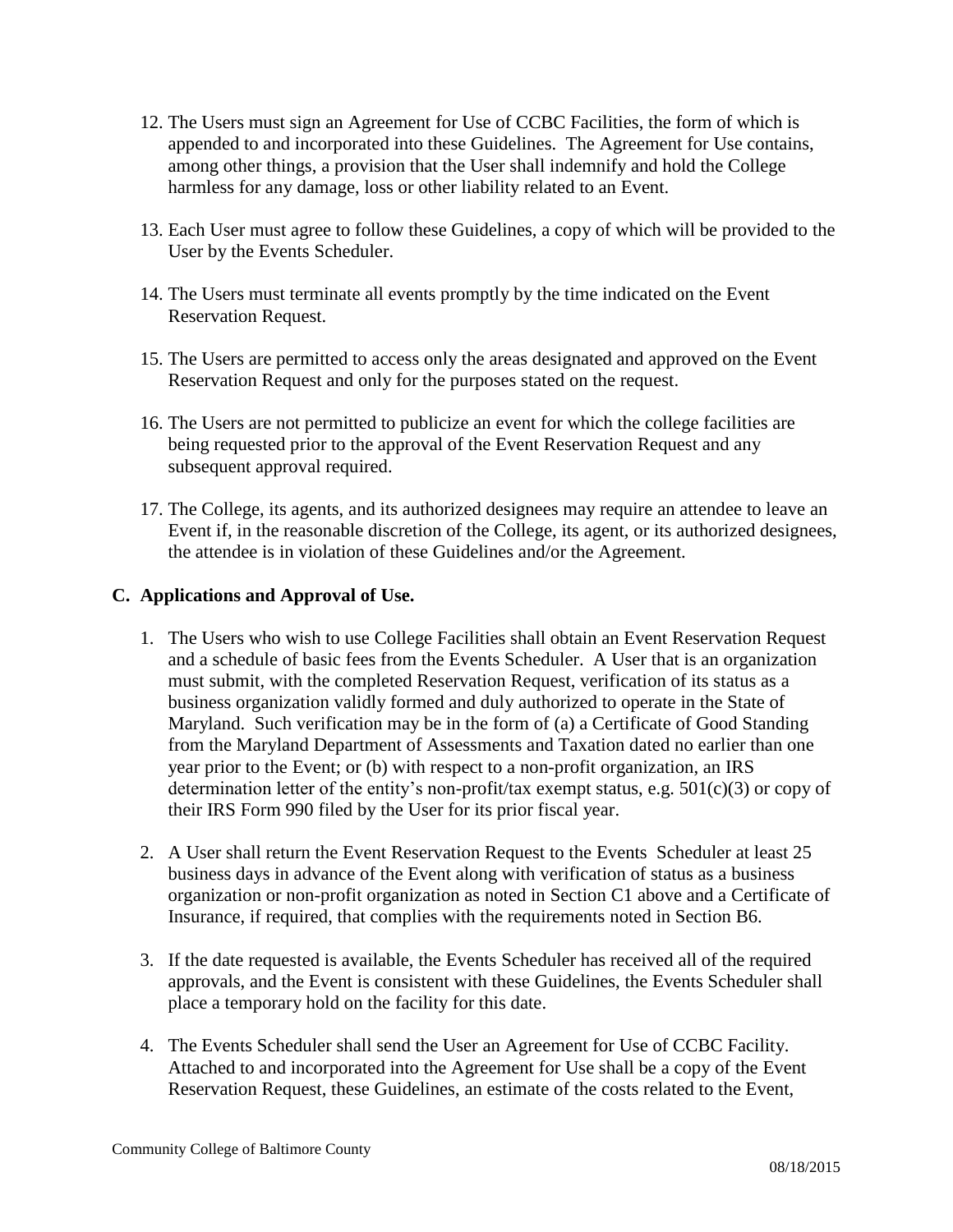including, but not limited to a rental fee, maintenance, and public safety (see provisions regarding Public Safety in these Guidelines), and any other policies or regulations.

- 5. The User shall return a signed Agreement for Use to the Events Scheduler at least fifteen (15) business days before the date of the Event with full payment of the estimated costs contained in the Agreement for Use. Payments may be paid by cash, check, money order, or credit card. Checks or money orders are to be made payable to the Community College of Baltimore County.
- 6. Denial of payment by a bank of a check from a User shall entitle the College to cancel the Event. In addition, the User shall reimburse the College for the full amount plus any applicable fees or penalties.
- **D. Denial of User Requests.** The College may deny the use of College Facilities if:
	- 1. The College or another User or other organization has already reserved the College Facilities.
	- 2. The Event is not related to the intended use of the College Facilities requested or mission of the College.
	- 3. The User has previously misused any College Facilities or has failed to comply with policies and procedures related to use of any College Facilities or has failed to pay charges accrued from a previous event.
	- 4. The User has failed to comply with the application requirements in a timely manner.
	- 5. The Event, in the sole discretion of the College, is likely to disrupt the operation of the College or the surrounding communities, provoke a breach of the peace, or endanger members of the College and/or the surrounding communities.
	- 6. The Event is a religious service. This prohibition does not prevent the College from making College Facilities available to religious organizations for small meetings or classes in accordance with the terms of these Guidelines. Offerings, donations, dues or monies of any kind are not to be collected on campus. Proselytizing or fundraising may not be engaged in by the User at the Event.
	- 7. The User is a profit-making enterprise holding events, in-house training programs, meetings, or informational seminars.
	- 8. The User is requesting a space to hold a political event. Requests from government officials or other stakeholders of public office may be considered when the event's purpose is to provide information about legislation and other issues of general interest to constituents. Political fundraising is prohibited, as is the acceptance or solicitation of monies of any kind by political candidates.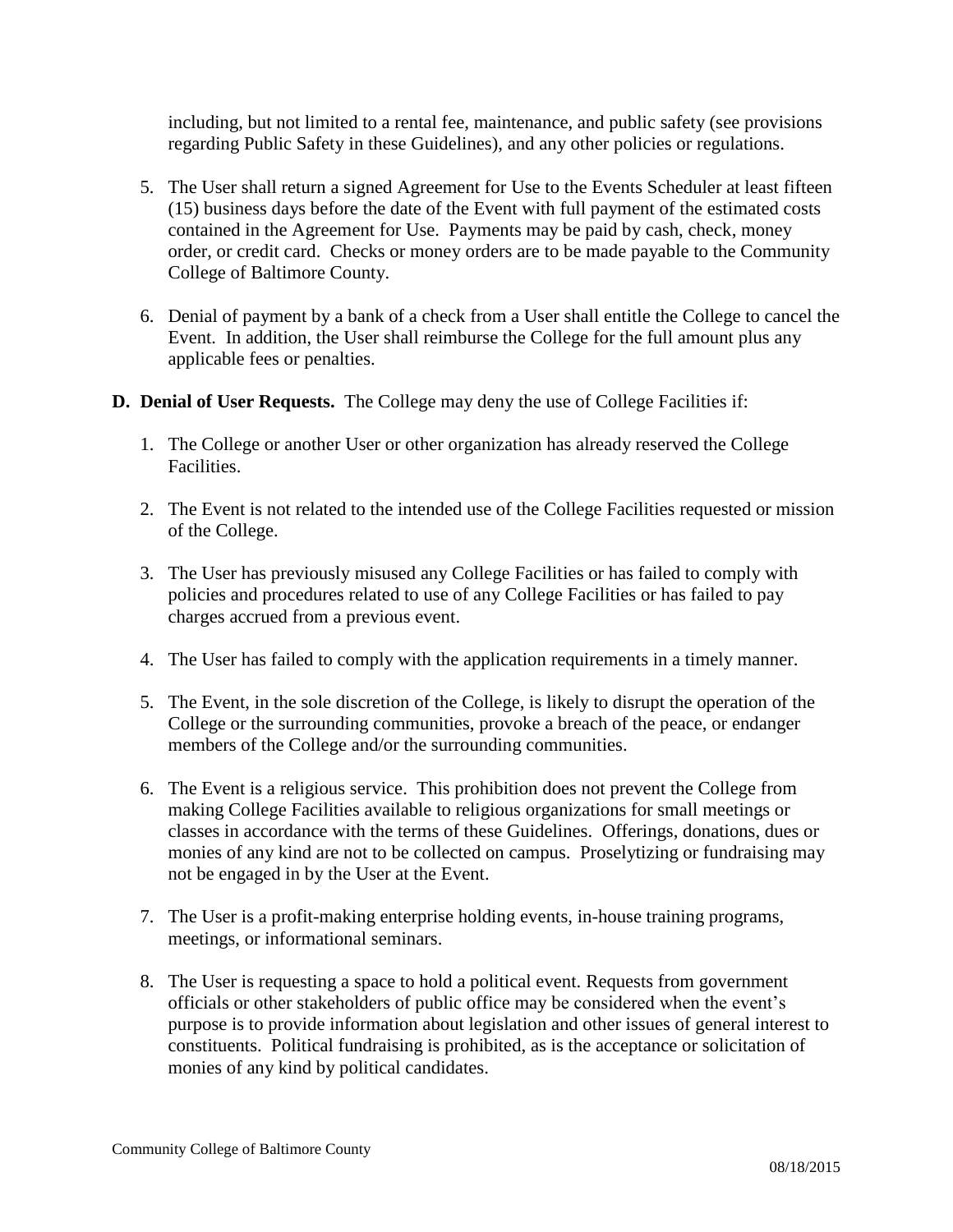9. The Event involves gambling. (Note: If such an event is granted a waiver because gambling is not its primary purpose, all Baltimore County and State of Maryland regulations are to be followed.)

### **E. Use of Campus Pool.**

The User must adhere to all Baltimore County and State of Maryland codes and regulations. The User must also comply with all requirements within the "CCBC Administration, Management and Safety of Aquatics Facilities Manual," a copy of which shall be provided by the Events Scheduler to the User. The College will provide lifeguards unless otherwise set forth in the Agreement for Use. The cost of pool operators and lifeguards provided by the College is set forth in the Facilities Rental Rate Schedule.

#### **F. Fees and Charges.**

- 1. The fees associated with the rental and operations of the College Facilities are set forth in the Facilities Rental Rate Schedule.
- 2. The User assumes responsibility for any damages to College equipment or facilities and for loss of revenue resulting from those damages as well as any fees associated with returning the space to its proper use.
- 3. In certain cases, actual charges and expenses may exceed original estimates. By agreeing to use the College Facilities, the User accepts responsibility for paying any such additional costs.

#### **G. Public Safety.**

- 1. Upon receipt of a Reservation Request, the Events Scheduler, in consultation with the campus Assistant Director of Public Safety and the Campus Director, will determine whether the Event requires additional College Public Safety Officers on the day of the Event**.** The Events Scheduler will notify the User, in writing, of the additional number of Public Safety Officers required and the additional cost. Failure of a User to agree to the additional security will result in the termination of the User's Reservation Request and cancellation of the event.
- 2. In case of an accident or illness of a participant in the course of an event, the User must notify Public Safety immediately.

#### **H. Information Technology.**

1. Upon receipt of a Reservation Request, the Events Scheduler, in consultation with the IT Help Desk Manager, will determine what level of IT service and support is needed, including: staff scheduling and overtime if needed, in house equipment or the use of outside contractors and equipment. In the event of the use of rental equipment or non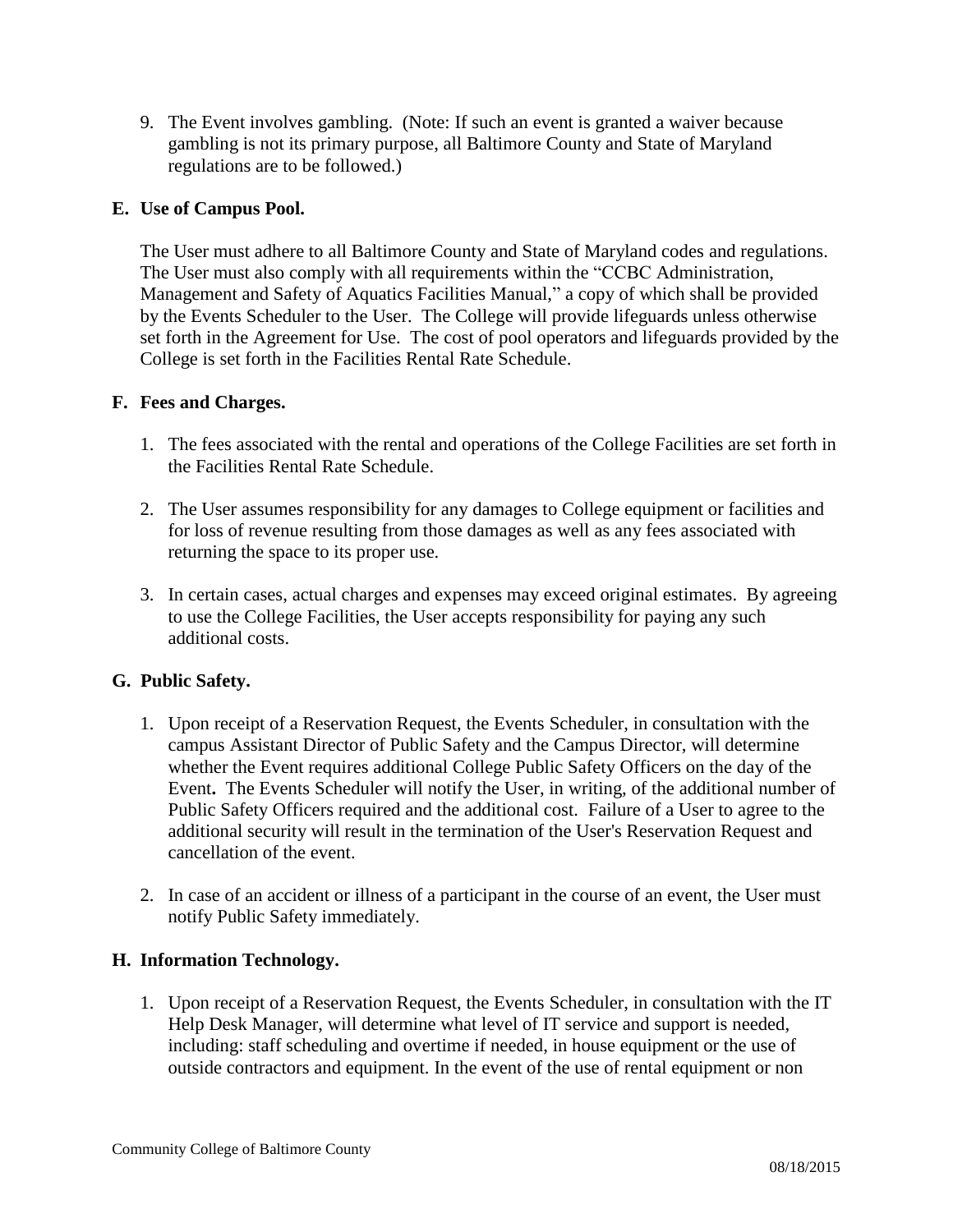CCBC contractors the User is responsible for ordering and paying for non CCBC services.

2. The User is responsible for any damages or loss of contracted equipment

### **I. Special Terms and Conditions.**

- 1. The User shall not assume or imply that permission to use College Facilities represents college endorsement or sponsorship of the group, its purposes, or activities.
- 2. The College shall not permit the use of any space by a User without the availability of the services required to maintain the College's operational and environmental standards for that space.
- 3. Certain College Facilities may contain expensive and/or complex equipment. Only College personnel are authorized to operate any such equipment. The rates of service for the College personnel are noted on the Facilities Rental Rate Schedule.
- 4. The use of the College Facilities will generally be canceled when the College is closed due to inclement weather or other emergency conditions. Every reasonable effort will be made by the Events Scheduler to notify Users that may be affected. Users are encouraged to listen to local radio stations or use the CCBC website (www.ccbcmd.edu) for weather-related closing announcements. If the Event cannot be rescheduled, any payments shall be returned to the User.
- 5. Requests for food service shall be included in the Event Reservation Request. The College's vendor has a right of first refusal to provide requested food services. If the College's vendor does not exercise their right to provide food services for the Event, the Events Scheduler will inform the User in writing of his or her right to pursue a licensed caterer or vendor to provide the food to be served or sold at the Event.
- 6. Without permission of the College, the User shall not affix anything to walls or otherwise deface surfaces of any College Facilities. Without permission of the College, the User shall not remove or rearrange any furniture or equipment that belongs to the College. Preference for arrangement of existing furniture and/or the need for additional furniture should be included on the Event Reservation Request. (Note: Additional fees may apply.)
- 7. As a general rule, pets and animals, other than service animals, are not allowed inside any College building. The Events Scheduler will refer requests for exceptions to this policy to the Campus Director.
- 8. The College at its discretion may choose not to schedule events when the college is closed, when personnel are not available, and during repair and maintenance periods.